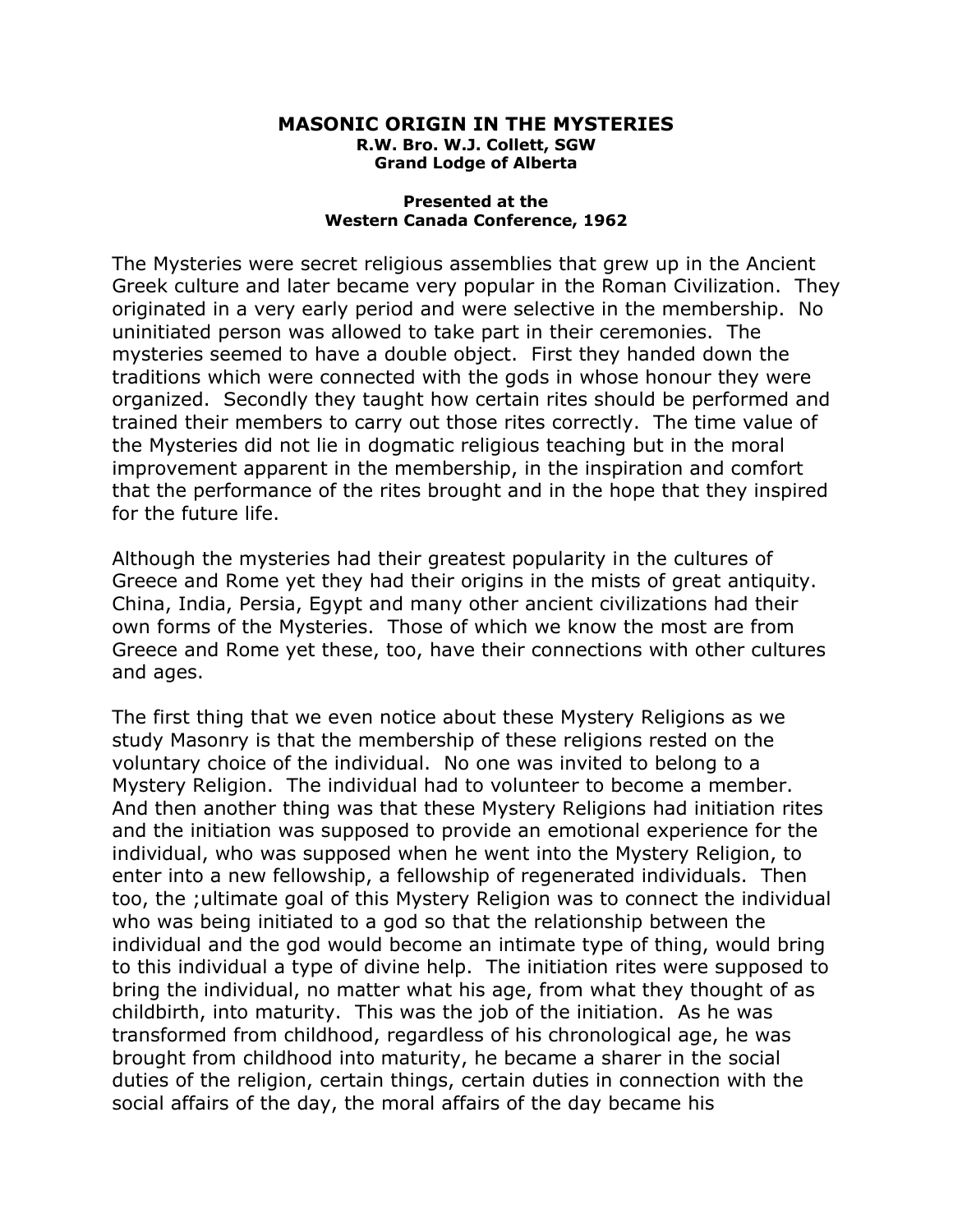responsibility after his initiation. He was supposed to be born into a larger life, he was supposed to break with the past and to enter into a new type of existence. The most important part of a Mystery Religion was instruction. The individual went through a series of lessons - he was taught how he should act and what he should do and how he should think and the reason why we know so little about the Mystery Religion is that the initiation rites and the instruction was never written down. It was handed on orally, from group to group, from person to person, never written down. Therefore we know very little about what just exactly went on in this period of initiation, but the total effect of the Mystery Religion was to weld a chain of cultural continuity through the centuries.

Now I have said that these Mystery Religions were connected with a god. The ancient peoples, of course, as you know, worshipped many types of gods, but every Mystery Religion had one certain god that it worshipped and paid loyalty to. These gods were usually connected with some type of belief in fertility and growth.

The ancient peoples always lived on the edge of starvation and the long period of winter when nothing grew was a great source of wonder. Even greater awe was the arrival of Spring when the earth seemed to come to life again. For them, however, there was no certainty that Spring would inevitably follow winter and that there would be a time of growth and a time for harvest. This routine was entirely at the disposal of the whim of the gods. It was necessary for the ancients to keep the gods of fertility in good humour so that the return of springtime was assured. Much of the ancient religious rituals and practises were directed toward this end.

Because the ancient world was so concerned about Spring, Summer and Winter, their great legends had to do with this subject and the mysteries of which we are speaking were tied into the legends. The Earth, usually, is the great goddess of Fertility, who in Autumn grew old and feeble and was in danger of death. If the goddess died that would mean starvation for the primitive man and the idea filled him with terror. Therefore, some magical rite needed to be performed to assist the goddess over the dangerous period of winter. Thus the goddess who was in danger of dying would be brought to life again possessing a younger and more vigorous body.

The Adonis myth probably originated in Babylon, but is best known to us in its Greek version. Adonis was the youthful lover of the great Mother Goddess, Ishtar, who embodied all the reproductive energies of nature. Each year Adonis died and passed into the world of the Shadows. Every year his Mistress, Ishtar, would seek after him because with Adonis gone the period of reproduction would cease. So desperate was the situation that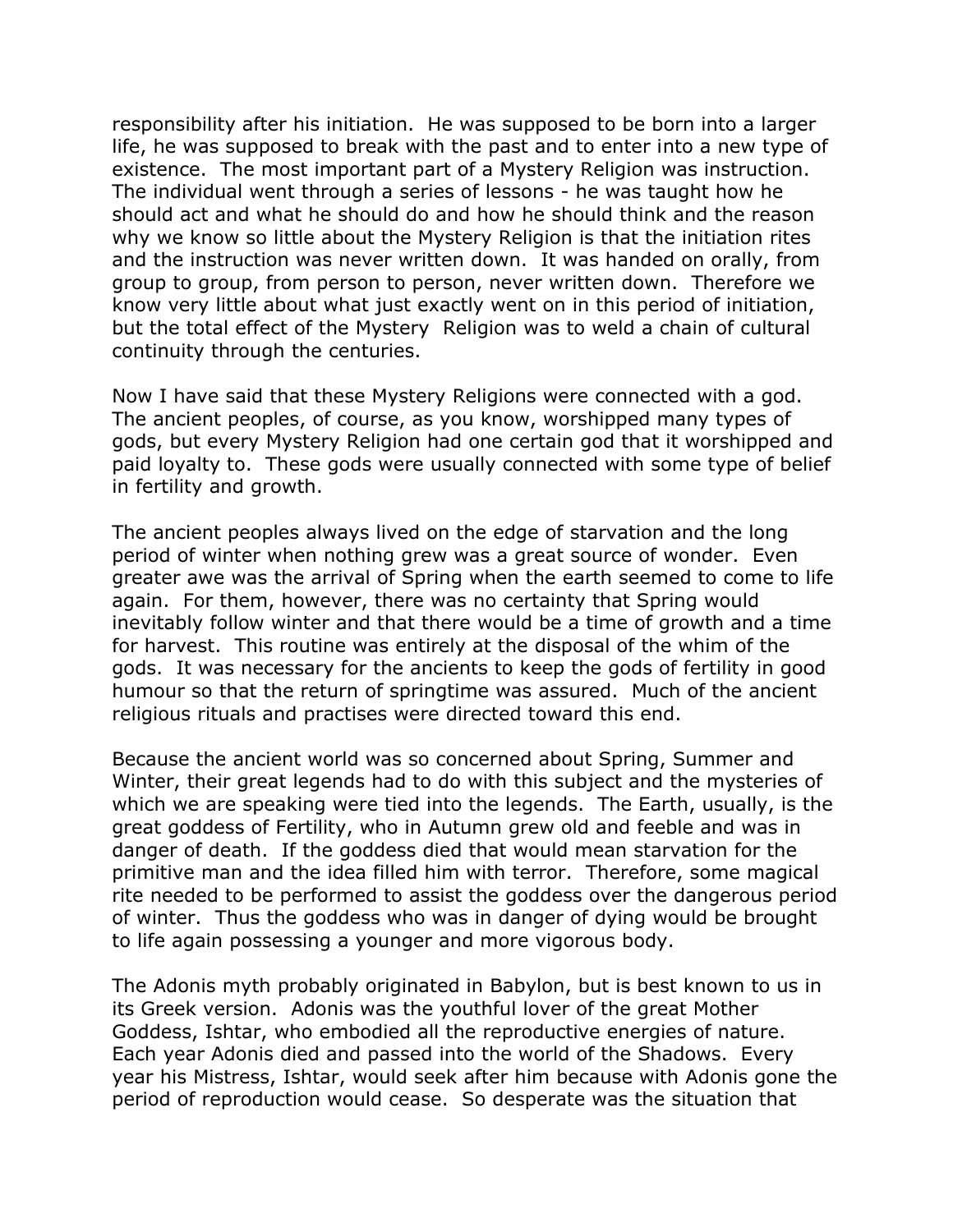messengers were sent to the Queen of the Underworld demanding the return of Adonis. Meantime, Ishtar herself went to the underworld in search of her lover. She passed through the seven gates of the underworld and each time she had to pay a fee which was one of her garments. At length naked and alone, she appears before the Queen of the Underworld. The Queen refuses to release Adonis until the messengers of the gods arrive and sprinkle the Water of Life on both Adonis and Ishtar. Then they return to the upper world and the world of nature is revived.

In another version Adonis is a beautiful child whom Aphrodite loves. Not to be deprived of this love Aphrodite hides Adonis in a chest and leaves the chest in charge of Persephone, the Queen of the Underworld. When Persephone sees the lovely child she refuses to give him back to Aphrodite. Aphrodite then descends herself into the underworld in a desperate effort to recover the child. At length Zeus intervenes in the dispute and rules that the child must remain with Aphrodite for half the year and with Persephone the other half of the year. The half of the year that Adonis is with Aphrodite is the warm period of reproduction and growth. The half that he is with Persephone is the cold, bleak, unproductive period.

This is the main outline of the legends of fertility and growth, of death and resurrection. A myriad of differing versions are told. Basically, the legends are all the same. A god dies and the earth becomes unproductive. The god is resurrected and warmth and growth is restored to the earth. The Mysteries of all cultures have their legends, their rites and ceremonies. Only the initiates know the legend and only the skilled can perform the ceremonies that will ensure the resurrection of the dead god. Each mystery has its own signs and symbols as well as its own legends.

Osiris was the son of the earth god Seb, and of the sky goddess Nut. He had two brothers, Horus, the elder and Set, and two sisters Isis and Metphthys. Osiris taught the Egyptians how to grow corn but Set, the God of Evil, was jealous of the popularity of Osiris and conspired with 72 others to murder him. He made a chest and persuaded Osiris to get into it. Then the conspirators nailed the chest down and flung it into the Nile. When Isis discovered what had happened she cut her hair, put on mourning clothes, and went out in search of the body. In the meantime the chest floated down to Byblos in Syria and was stranded. An Erica tree sprang up and enclosed the chest completely in its trunk. The King of Syria decided to cut down the tree to use as a column in his palace. Isis arrives at the Palace, begs for the pillar, cuts it open and finds the body. She throws herself upon the body and brings it back to life and Osiris is raised up to continue to teach the Egyptians how to make their fertile soil produce crops to feed the people.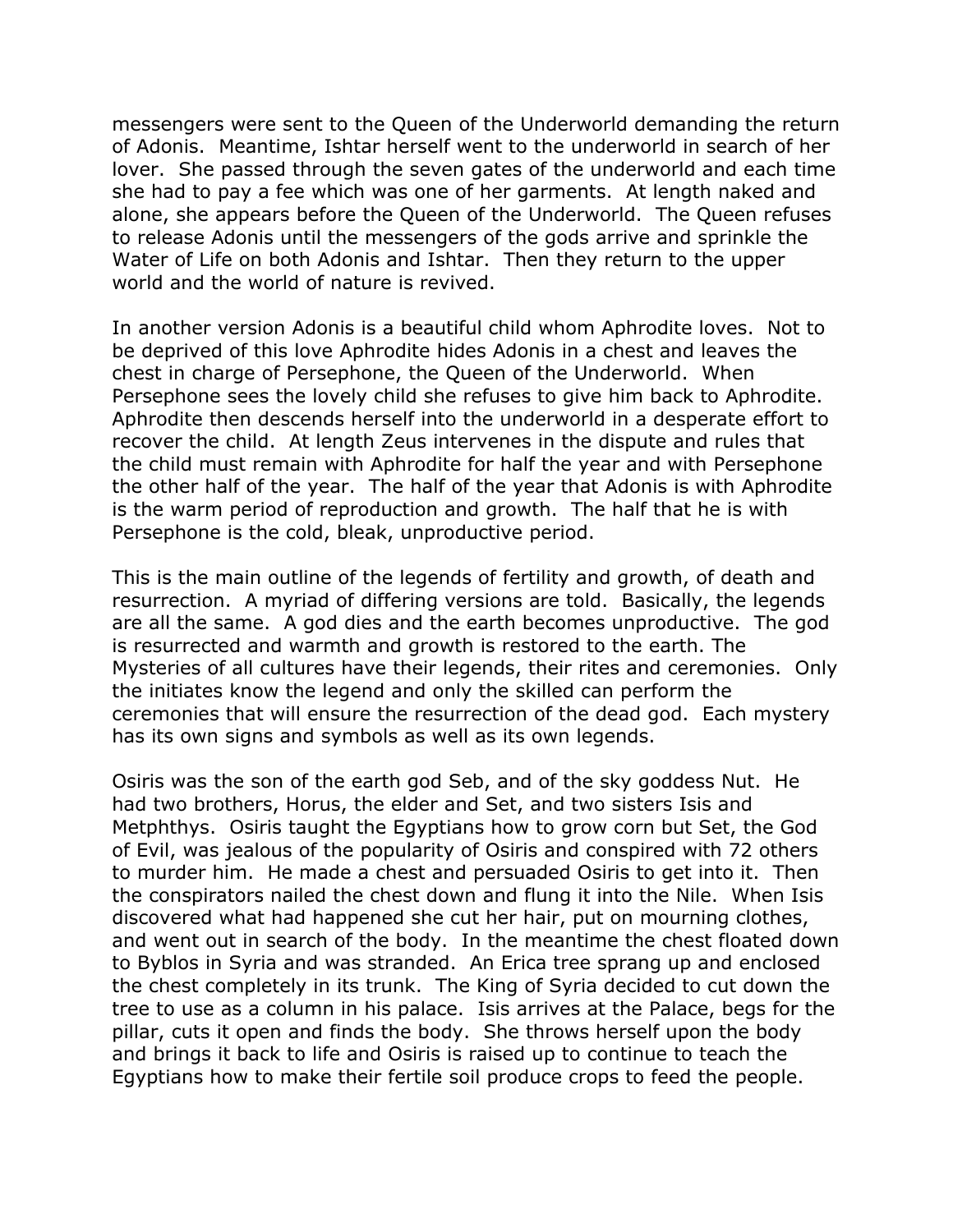Perhaps as I have been telling of these ancient legends you will have noted the similarities to the legend of Hiram Abiff. Decidedly the legend as we know it did not come from the Bible. The story in the V.S.L. says that Hiram, King of Tyre, sent Hiram Abiff to help Solomon build the temple (11 Chron: 2:13 and 1 Kings 7:13). From the accounts he appears to have been, not so much an architect, as a skillful worker in brass, stone and purple. Chronicles says that Hiram's mother was "of the Daughters of Dan" while his father was a man of Tyre. Tyre, by the way, was one of the centres of the cult of Adonis. Beyond this the Bible tells nothing. There is no record of the murder of Hiram or even of his death although it is evident that he had dropped out of the picture by the time that the temple was dedicated.

Where the complete legend came from we do not know. It is quite feasible to imagine that it did have its origin in some form of a legend from the Mysteries. We have all the ingredients even to the murder of the productive god, the disposal of the body and the discovery and raising of the body. We have the signs and the symbols. We have the journey of those dedicated to the discovery of the body. We have the joy and the lessons that are taught in the restoration of the erstwhile productive person.

Yet we must note, too, that the legend of Hiram has been refined and very aptly adapted to teach the lessons that need to be taught:

- (1) Hiram, in our legend, is not restored to life as are the gods in the Mysteries. To the modern person it would be a jarring note to have life restored. It is most appropriate that he is properly interred and remains in memory as a noble example of a man who would rather suffer death than betray a sacred trust imposed upon him.
- (2) The raising of Hiram symbolizes the entrance of the human soul into a new and better stage of existence and points out that all men should prepare themselves for the transition to the new life by a God-fearing and upright life.
- (3) The legend as we know it has none of the magical elements that are common in the legends of the Mysteries. In one of the versions of the Osiris legend, Isis throws herself on the dead body of Osiris and immediately conceives and later becomes the mother of Horus. The reason for the raising of the body is so that it may be properly interred in consecrated ground. Certain signs are learned but these are not the genuine secrets. We are taught that the quest does not end with the raising of the body but that we